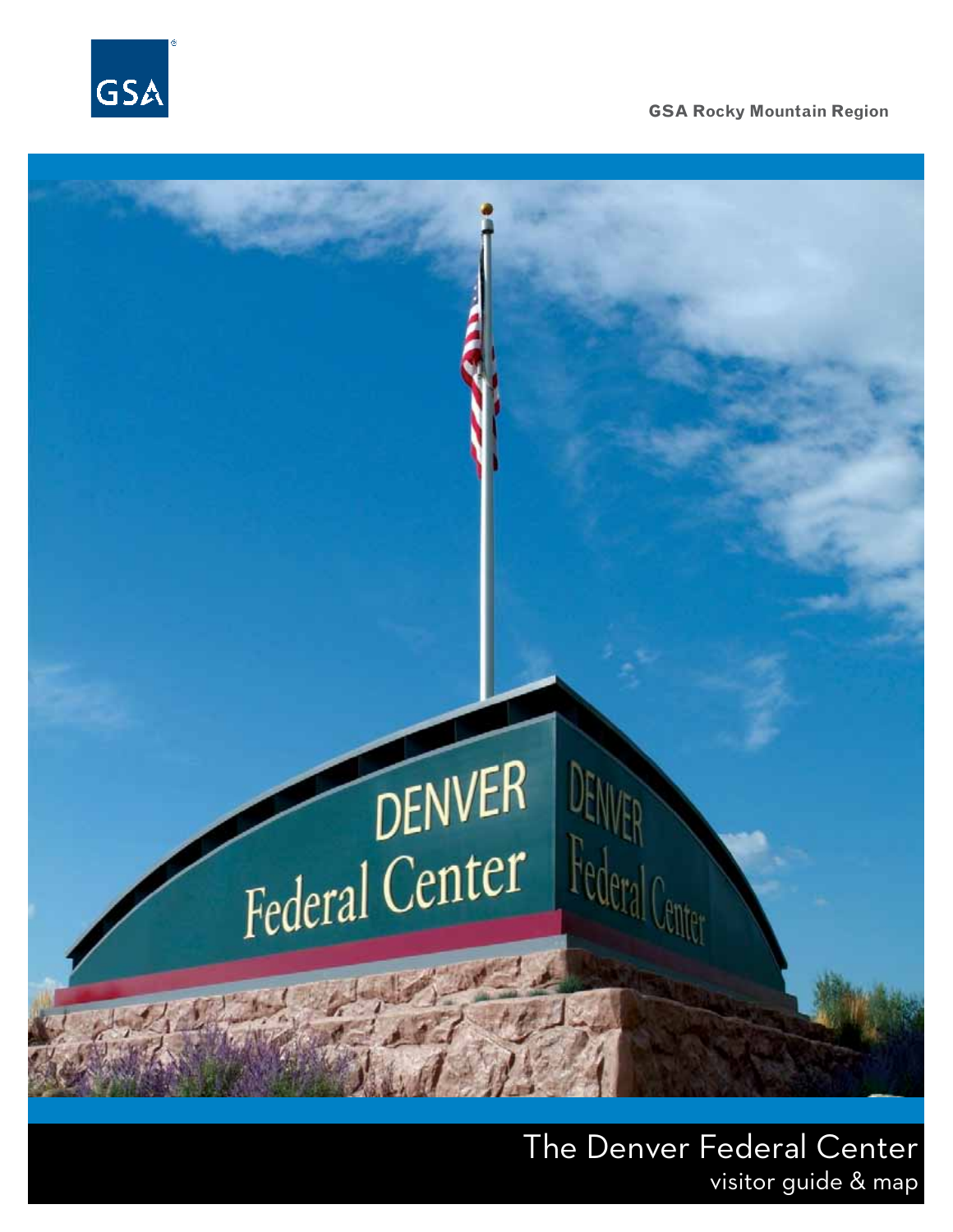# Hours of Operation

The Denver Federal Center (DFC) is open to the public from 6:00 a.m. to 6:00 p.m., Monday through Friday, except federal holidays. After-hours admittance must be authorized prior to required date. Please call the DFC Service Center for further information at 303.236.8000.

# Visitor Access

**Gate 1** *Kipling near Alameda Ave.* Lane 1 is for visitors, Lanes 2 and 3 are for employees. Lane 2 is the 24 hr key card access on weekends and after hours. Any weekend deliveries would come through Gate 1. Hours of operation are from 6:00 a.m. to 6:00 p.m., Monday - Friday. **It is the only gate open on weekends.** 

### **Gate 2** *Kipling and Center Ave.*

Employee access only and all deliveries are to come through this gate during the week. Hours of operation are from 5:30 AM to 6:00 PM, Monday - Friday.

#### **Gate 4** *Union and Fourth Ave.*

Both employee and visitor entrance. No deliveries. Hours of operation are from 5:30 a.m. to 6:00 p.m., Monday - Friday.

#### **Gate 5** *Union and Second Pl.*

Both employee and visitor entrance. No deliveries. Hours of operation are from 5:30 a.m. to 6:00 p.m., Monday - Friday.

#### **Gate 7** *Alameda and Seventh St.*

Employee entrance only and no deliveries. Hours of operation are from 5:45 a.m. to 6:00 p.m., Monday - Friday.

## Parking

Parking throughout the DFC is open to visitors unless specifically designated. Visitor spaces are located near building entrances. Parking spaces are designated as 30 minute one-hour or two-hour duration spaces.

# Credit Unions

The Credit Union of Denver is located on the lower floor of Building 67, and is open Monday, Tuesday, Thursday and Friday from 8:00 a.m. to 3:00 p.m., and Wednesday from 9:00 a.m. to 3:30 p.m. They can be reached at 303.234.1700.

The GSA Foothills Credit Union Branch, is located in Building 41, and is open Monday, Tuesday, Thursday and Friday from 8:00 a.m. to 3:15 p.m., and Wednesday from 9:00 a.m. to 4:30 p.m. They can be reached at 303.236.7283.

## Public Transportation

Public bus transportation is available on the DFC through the Regional Transportation District (RTD). For information on routes and schedules, call 303.299.6000 or visit the RTD Website at www.rtddenver.com.

## Safe & Secure

In order to make this facility safe for you and those who work here, we request that you comply with the following guidelines:

■ Please be prepared to present a valid driver's license and current vehicle registration at the gate.

■ For your safety, seat belts are required to be worn at all times.

■ Only service animals used to assist people with disabilities may be brought onto the facility.

■ Firearms and explosives are not permitted on the DFC (carried or possessed), except for official purposes.

■ Narcotics are prohibited on the facility.

■ Alcoholic beverages are prohibited from all areas of the facility with the exception of the softball fields, and only canned beverages are permitted.

■ Smoking is prohibited in all buildings. Outdoor designated smoking areas are provided.

■ Private or commercial solicitation is not allowed on the facility.

■ Please secure bicycles only to racks at building entrances.

■ Vehicles may be subject to inspection upon entrance.

■ For your protection, closed circuit television cameras are in use.

Please drive in a careful and safe manner at all times and comply with signals and directions of the Federal Protective Officers.

For emergencies on the facility, call 888.999.4777.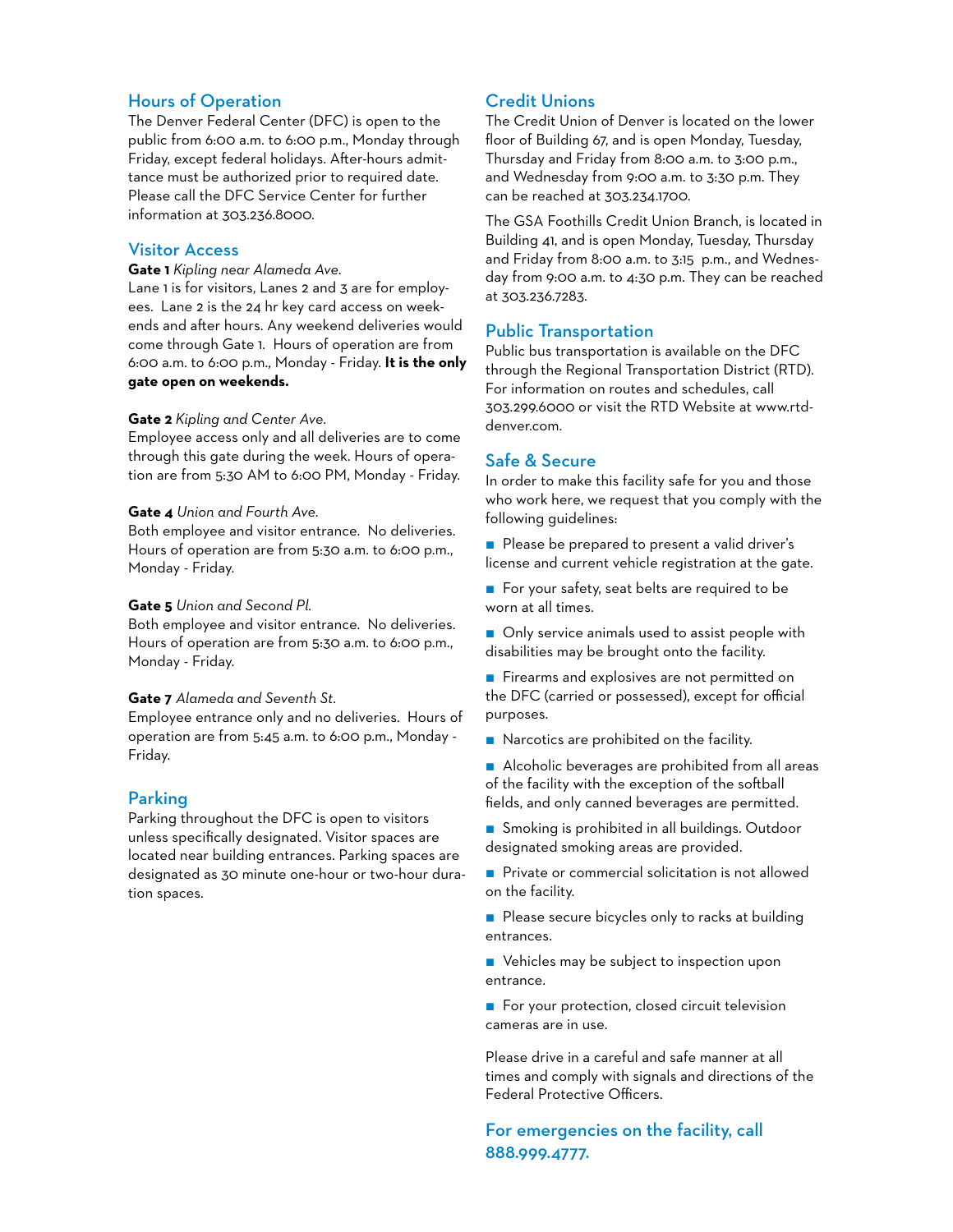# Quick Reference

# **NARA Textual Records**

Building 48 Fifth Street & North Avenue 303.407.5740

# **NARA Genealogy Research**

Building 46 Fifth Street & Center Avenue 303.407.5751

# **USGS Map Sales**

Building 810 Eighth Street 303.202.4700

## **Credit Union of Denver** Building 67 Seventh Street 303.234.1700

**GSA Foothills Credit Union Branch** Building 41 Fourth Street & Federal Avenue 303.236.7283

# **Clever Kids Learning Center** Building 64 Seventh Street 303.236.9400

**Softball Fields** Seventh Street by Gate 7 John Barder email: john.barder@mms.gov

# **Wellness Center**

Building 75 Seventh Street & Center Avenue 303.236.6911 7 days a week, 4:00 a.m. - 10:00 p.m.

# **Health Unit**

Building 40 Fifth Street 303.236.3333

## **Office of Employee Development at the USGS National Training Center** Building 53 Sixth Street 303.445.4660

#### **Property Sales**

Building 41 Fourth Street & Federal Avenue 303.236.8109

## **Bureau of Reclamation Research Laboratory** Building 56 Sixth Street

303.445.2151